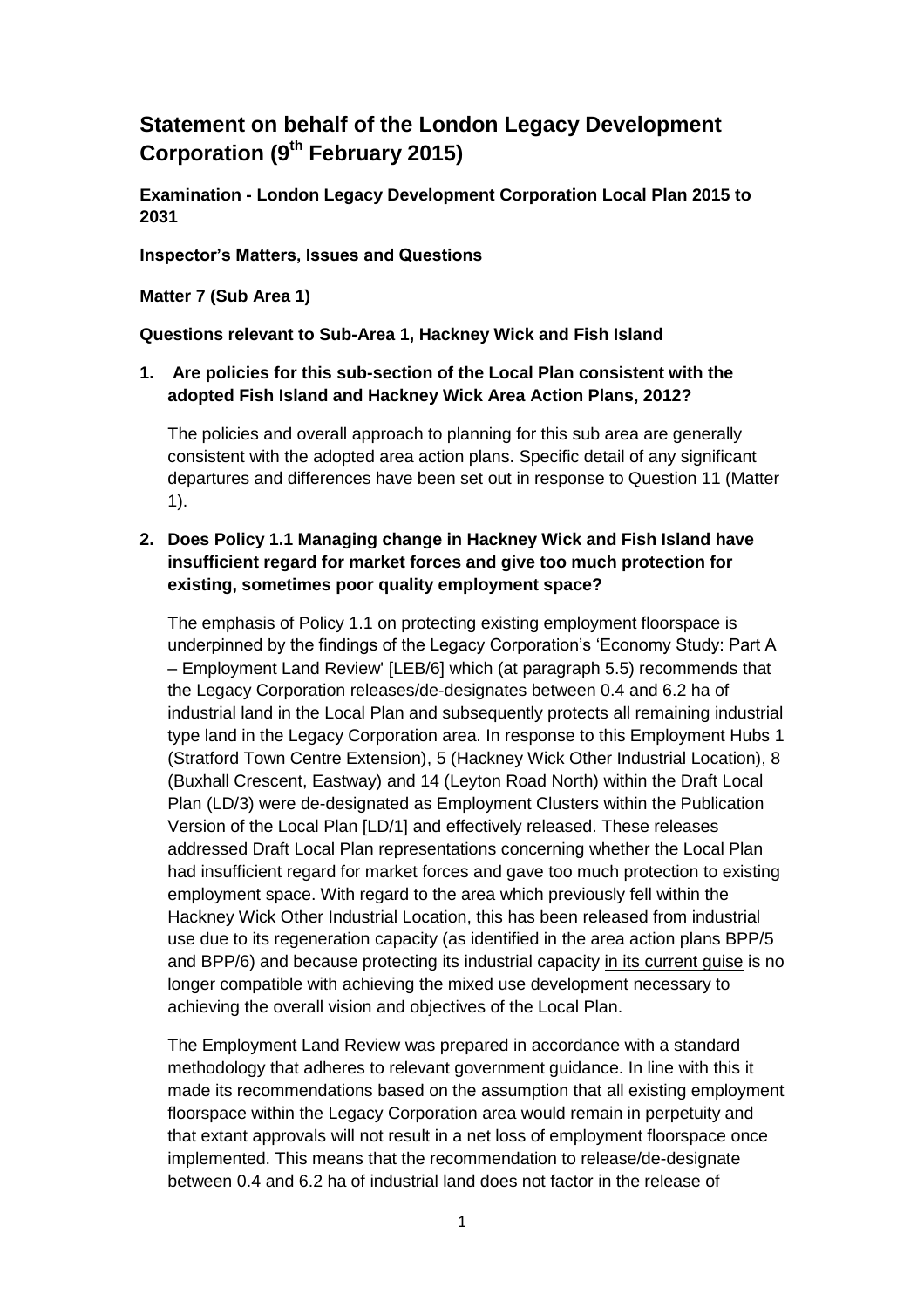industrial land that will (in reality) arise as a result of the implementation of some extant permissions. Therefore it is likely that when taken together, the dedesignation of Employment Hubs 1, 5, 8 and 14, along with the implementation of extant permissions, will result in the release of more than 6.2 ha of industrial land. The Legacy Corporation considers that the protection of existing employment space by Policy 1.1 is therefore appropriate. Policy B.1 is also considered to provide an appropriate complementary policy framework against which to manage changes to sites with existing employment uses within this context (see Matter 2, Questions 7-9).

# **3. Could the emphasis on cultural and creative industries frustrate other proposals for viable employment use? Is the weight given to low-cost and managed workspace too much?**

Policy 1.1 does not place a greater degree of emphasis on cultural and creative industries or give additional weight to low-cost and managed workspace. The intention of this part of the policy is to highlight that 'employment floorspace' includes floorspace used by creative and cultural industries and floorspace operating as low-cost managed workspace. Policy 1.1 refers explicitly to low-cost and managed workspace because it is predominantly located within sub area 1.

# **4. Should employment proposals which would increase employment density if not floorspace be encouraged?**

Policy 1.1 will be applied in accordance with the provisions outlined under Policy B.1 (i.e. 5. a to h). These criteria allow for a more flexible approach to the retention of employment floorspace depending on site specific circumstances (i.e. if existing floorspace is classified as B1 Use Class). However, under these circumstances development proposals that re-provide a lower amount of employment floorspace must increase job density significantly.

#### **5. Should there be more flexibility in Policy 1.1, for example to allow some B1(a) use as part of mixed use developments?**

In line with Policy B.1 and as outlined above, Policy 1.1 does allow B1(a) Use as part of mixed use developments if existing floorspace is already classified as B1. The purpose of Policy 1.1 (2) is to ensure that additional B1 (a) uses are only brought forward within the Hackney Wick Station Area/Neighbourhood Centre boundary.

# **6. Concerning Table 2 and the Employment Clusters of the Local Plan, should more flexibility be given to land outside these clusters, for example at Fish Island North to convert B2/B8 space into units for more modern business purposes?**

The 'Economy Study: Part A – Employment Land Review' [LEB/6] which (at Paragraph 5.5) recommends that the Legacy Corporation releases/de-designates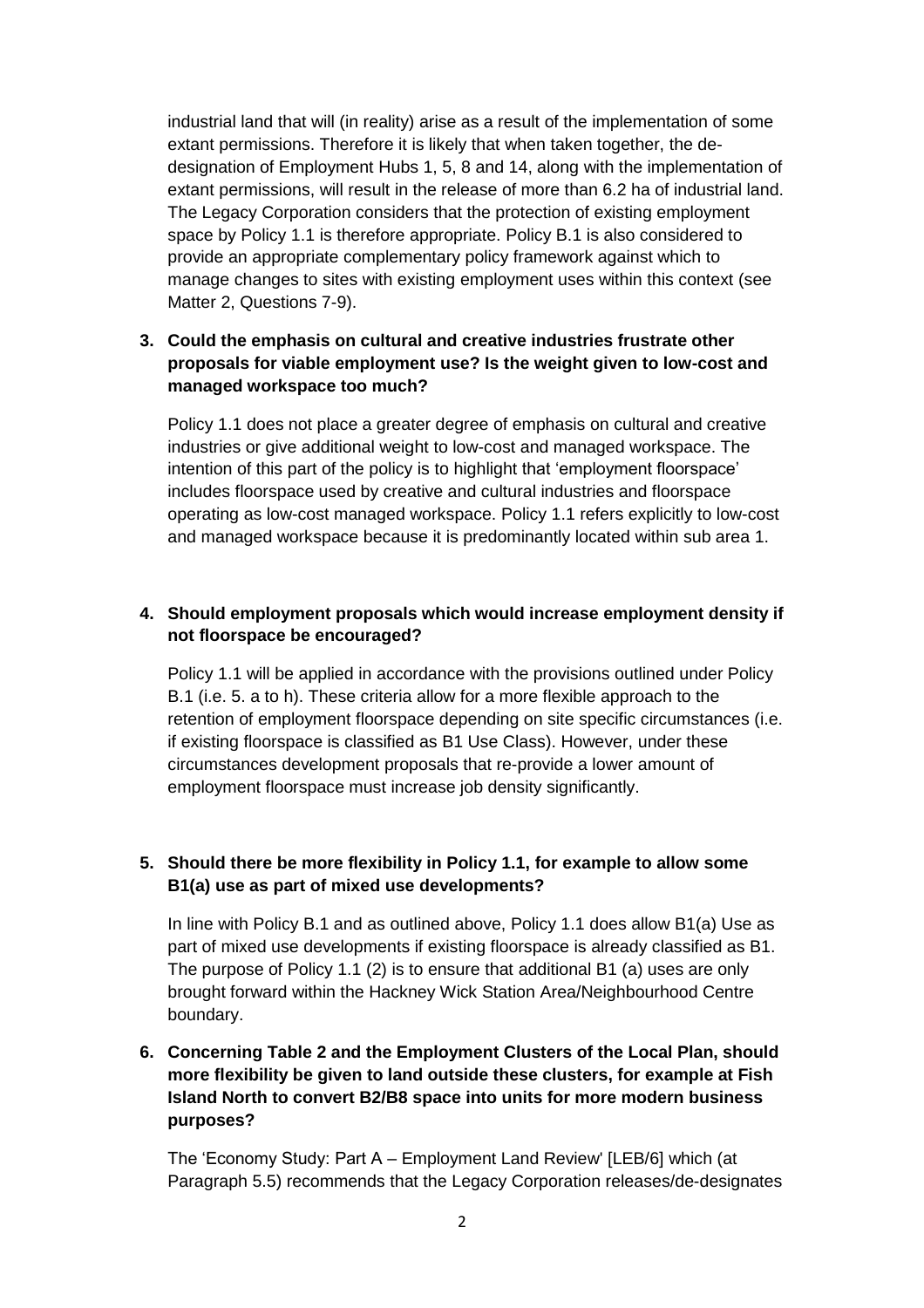between 0.4 and 6.2 ha of industrial land in the Local Plan and subsequently protects all remaining industrial type land in the Legacy Corporation area is evidence that the retention of employment space outside employment clusters is necessary. Hence Policy B.1 does not permit the conversion of B2/B8 space into B1 space. Nevertheless, the General Permitted Development Order does provide flexibility by allowing a Permitted change to Class B1 from Class B2 and B8 (subject to total B8 floorspace being no greater than 500 sq.m).

#### **7. Does the proposed amendment to Table 2 (no 6) distinguish the 2 railhead sites properly and set out the best way forward for Fish Island South including Bow Midland West & Bow Goods Yard East?**

Yes, however for Policy B.1 and Table 2 to operate effectively with regard to the two rail head sites, the extent of the Bow Midland West and Bow Goods Yard East sites needs to be defined on the Proposals Map - and referenced 'Safeguarded Rail Site – Bow Midland West' and 'Safeguarded Rail Site – Bow Goods Yard East'. In addition a minor amendment to paragraph 10.3, (8th area priority) is proposed as follows to reflect the change to the Proposals Map (See LD/29):

'Strategic Links: Safeguarding the Bow Midland West Rail site for rail use and promoting access to the surrounding road network. Further south in Fish Island, there is a Strategic Industrial Location (SIL) designation that incorporates the safeguarded Bow Midland West Rail site (as identified on the Proposals Map). New development should not adversely affect existing businesses and should be designed to take account of their existence and their existing and future operational requirements, particularly where those businesses are located within the designated employment clusters.'

# **8. Has the full capacity for new residential development in Hackney Wick & Fish Island been assessed (Page 149 refers to 4,500 new homes over the plan period). Is there firm evidence to support the argument that unnecessary retention of employment space outside employment clusters holds back growth in housing?**

The SHLAA assessed the full capacity of the Legacy Corporation area for new residential development, which included Hackney Wick and Fish Island. The reference to 4,500 units on page 149 of the Local Plan reflects the figures within Table 12 and 13 (Appendix 2). These show that sites with permission will deliver 2,147 units, with capacity remaining for a further 2,334 units (as of August 2014). The Inspector's Report [M/13] into the Further Alterations to the London Plan acknowledges at Paragraph 36 that the SHLAA provides a reasonable estimate of capacity.

The 'Economy Study: Part A – Employment Land Review' [LEB/6] which (at Paragraph 5.5) recommends that the LLDC releases/de-designates between 0.4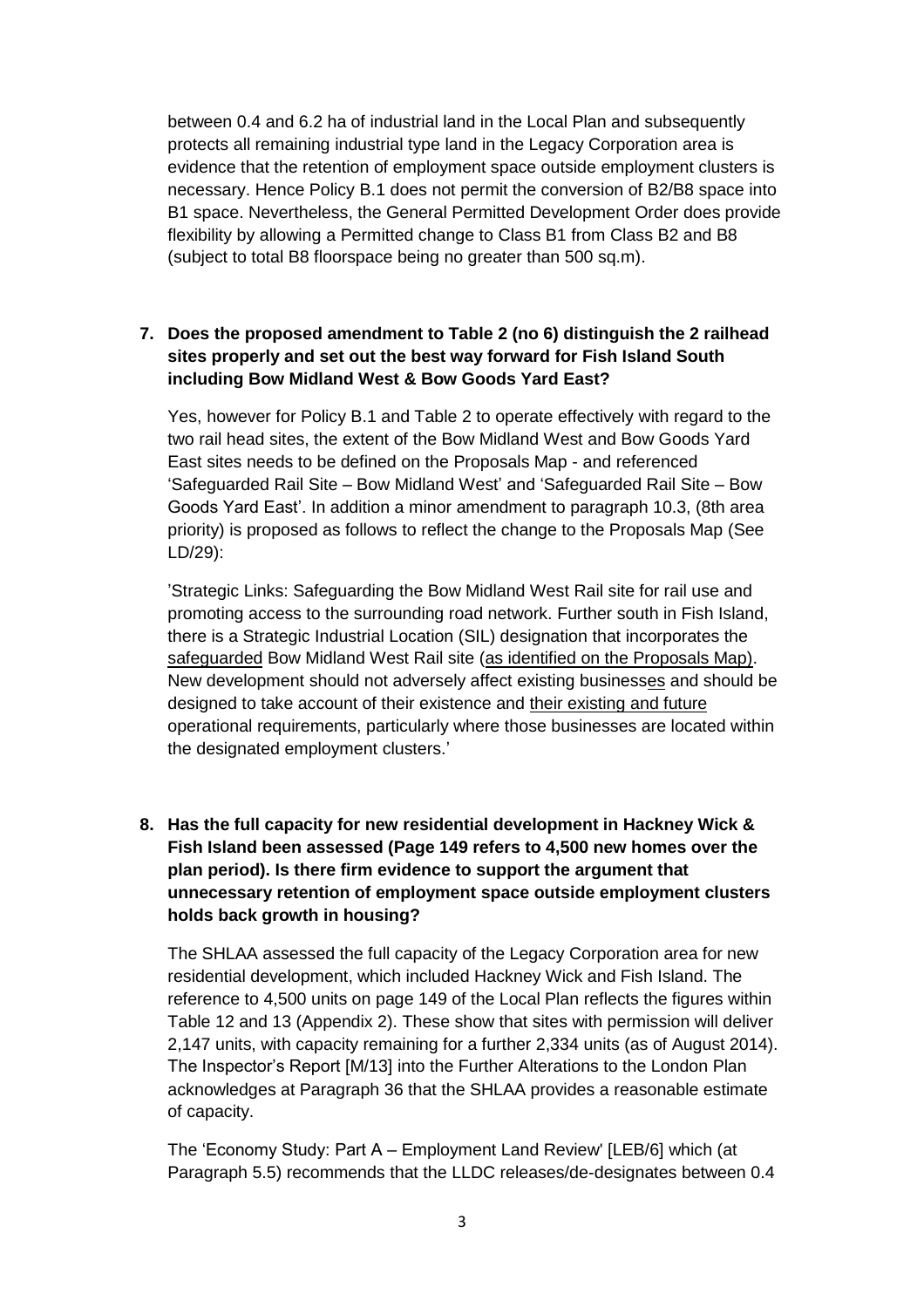and 6.2 ha of industrial land in the Local Plan and subsequently protects all remaining industrial type land in the LLDC area is evidence that the retention of employment space outside employment clusters is necessary. Furthermore, as the release of industrial land for mixed use development through the Local Plan is likely to be greater than that identified within LEB/6; the Legacy Corporation considers that it has stuck the right balance, enabling delivery of housing through mixed use development, without adversely impacting its economic strategy.

#### **9. Are new canal bridges at Fish Island justified?**

Both Figures 24 and 29 within the Publication Local Plan (August 2014) are incorrect with regard to the connections across Old Ford Lock (at the southern end of the Hackney Cut) and across the bottom lock and Roach Point Bridge on the Hertford Union Canal. These crossings are currently shown as 'key connections (on-road)' which is incorrect. The connections across the bottom lock and Roach Point Bridge should be shown as 'key connections (off-road)', whereas the connection across Old Ford Lock should be shown as a 'principal connection improvement'. A correction to this effect has been identified in the 'Table of minor amendments and corrections' (LD/26).

# **10. Do the Site Allocation policies for Hackney Wick and Fish Island place an unnecessarily strong emphasis on heritage and character- led development and potentially constrain innovative but high quality new development?**

Site allocation policies emphasise heritage and character-led development only where relevant and appropriate, i.e. if the site allocation falls within a conservation area or is within its immediate setting. The policies within Allocations SA1.1, SA 1.2, SA 1.3, SA 1.4, SA 1.5 place a level of emphasis that is commensurate with the terms of the Planning (Listed Buildings and Conservation Areas) Act 1990 and the previous Area Action Plans, i.e. that proposals for development should preserve or enhance conservation areas and improve and enhance their settings. It is considered that this context can help to encourage innovative and high quality development.

#### **11. Is Policy SA1.1 too prescriptive over "roof forms"?**

No, the 'roof' related development principle is worded generally and flexibly, and reflects page 84 of the Hackney Wick and Fish Island Design and Planning Guidance [LEB/10], which states: "The stronger a frontage reads and the greater the continuity with the existing context, the more scope there is for the rooflines and roof forms of new developments to vary."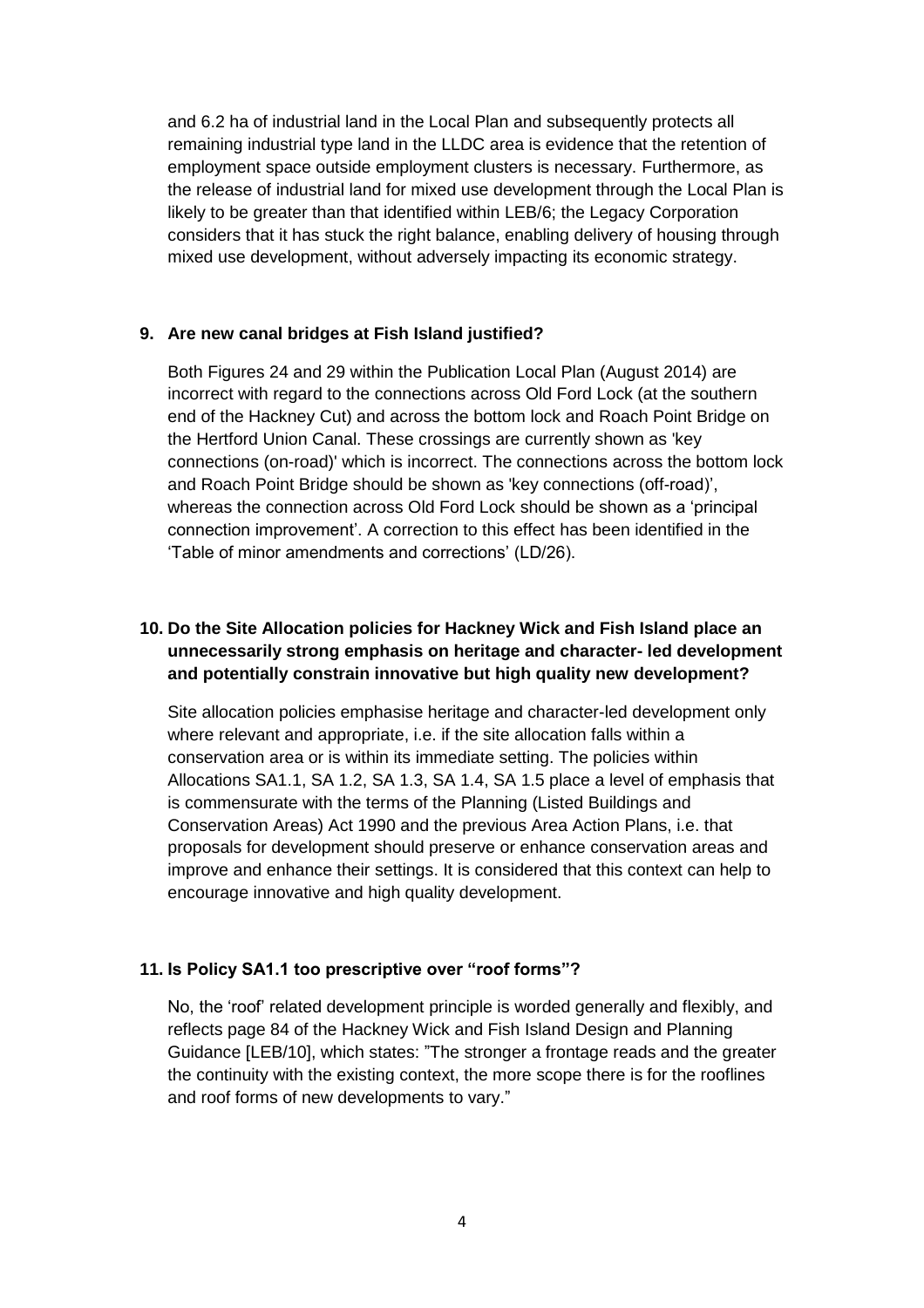#### **12. Is the key to the diagram for Policies SA1.1 onwards sufficiently clear? For example what is meant by "other open space"?**

Yes. 'Other open space' relates to any of the open space typologies identified in Local Plan Table 6 that are 2 hectares or under (Local parks, Small open spaces, Pocket parks and Linear open spaces). Other open space is shown for illustrative purposes and serves to indicate that 'open space' needs be incorporated within allocations to remedy local deficiencies as identified within TBP/5 (in accordance with Policy BN.7).

#### **13. Hamlet Industrial Estate – is there a discrepancy between Figure 28 and its identified "green spaces" and Policy SA1.2?**

No. There isn't an open space designation within SA 1.2 (see the Proposals Map). Figure 28 only shows green space along the western bank of the Lee Navigation Canal for illustrative purposes.

#### **14. Should development at Hamlet Industrial Estate be an exception to the Area Priorities set out in paragraph 10.3 and beginning with "heritage-led regeneration and high-quality design"?**

No. Paragraph 10.3 is directly relatable to SA1.2 given that it is situated within a conservation area and in the immediate setting of several heritage assets (as identified on Figure 30).

#### **15. Is Policy 1.6 concerning the height of buildings in Hackney Wick and Fish Island justified and necessary, in view of the inclusion of Policy BN10 in the plan?**

The inclusion of Policy 1.6 is justified and necessary as it sets the trigger point for Policy BN.10. This approach reflects that taken to heights within the adopted AAPs.

# **16. Is the linear park proposed in Policy SA1.3: Hepscott Road justified? Are the criteria referring to public realm on Wansbeck Road and waste sound? Does the date of 2020 onwards for phasing and implementation need to be changed?**

The linear park requirement and the criteria referring to waste and public realm were found sound as part of the Fish Island AAP [BPP/6] examination process (these are set out on page 98 of the Fish Island AAP). The allocation has been phased as 2020 onwards to take account of the time needed to plan for the reprovision of the site's waste capacity elsewhere within London (to the satisfaction of LB Tower Hamlets and the GLA) in accordance with London Plan [RP/1] Policy 5.17.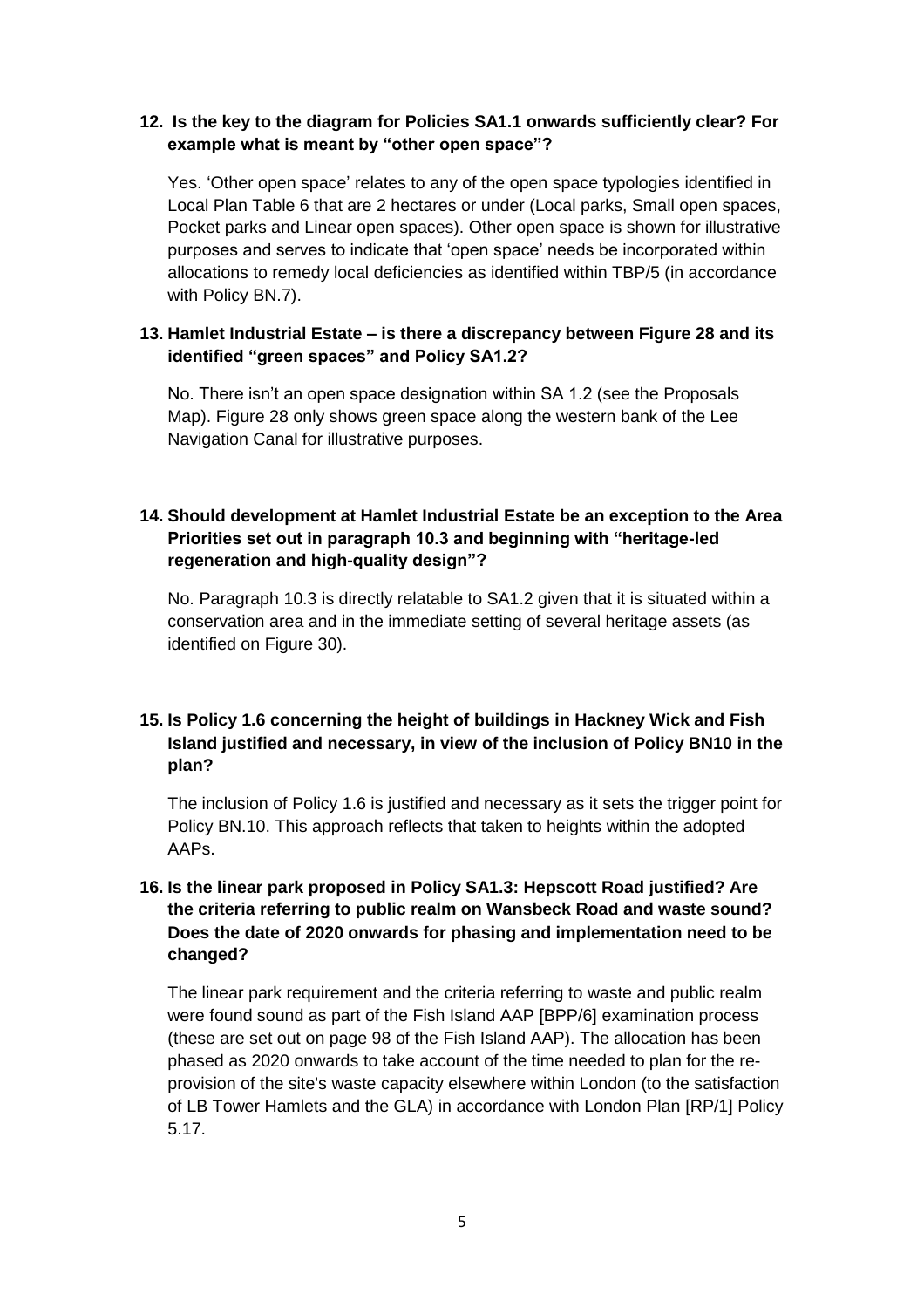# **17. Is the provision of non-residential, ground floor frontage in proposals for Bream Street (Policy SA1.4) likely to undermine the achievement of good design? Would the provision of some ancillary retail development be justified?**

No. The band of 'Non-residential ground floor frontage' is justified given that this part of the allocation falls within Flood Zones 2 and 3 where more vulnerable ground floor uses (such as buildings used for dwelling houses) would be inappropriate. The site allocation is for mixed-use development, which ancillary retail uses fall under.

# **18. Regarding Policy SA1.6, Neptune Wharf, is there inconsistency in the requirement for buildings with a maximum frontage height of 6 storeys, when compared with development recently approved in this locality (7 storeys and an 11 storey tower are referenced)?**

SA 1.6 (as amended through LD/26) reflects the general pattern of building heights across the Neptune Wharf scheme. The Local Plan is not prescriptive about height; it just sets a benchmark above which Policy BN.10 applies. Although SA 1.6 refers to a maximum frontage height of six storeys this does not preclude the possibility of taller structures. However any such proposals would be subject to detailed assessment in their particular context using Policy BN.10.

#### **19. Should Policy SA1.7: East Wick and Here East refer to the new east-west, off road connection between the Canal Park and Waterden Road? Should it include references to access to Lee Valley Regional Park?**

Key connections are shown for illustrative purposes only, however the east-west, off road connection between the Canal Park and Waterden Road is considered to be less significant than the primary east-west connection between Wallis Road and Waterden Road and has therefore been omitted. Key connections on the SA 1.7 allocation diagram link to the Lee Valley Regional Park. Furthermore, LD/26 (minor amendment no.70) now states "there is a need to improve access to local public transport, the adjacent waterways, and to the Lee Valley Regional Park and other local open spaces outside the Legacy Corporation area".

#### **20. Should the boundary for SA1.8 Sweetwater include the waterspace as requested by the Canal and River Trust, to secure complementary development that respects its context?**

The allocation boundary has been drawn to align with the Legacy Communities Scheme planning application boundary, which doesn't include the waterspace. There are no specific additional elements of development or improvement in this location that would require extension of the allocation itself into the waterspace.